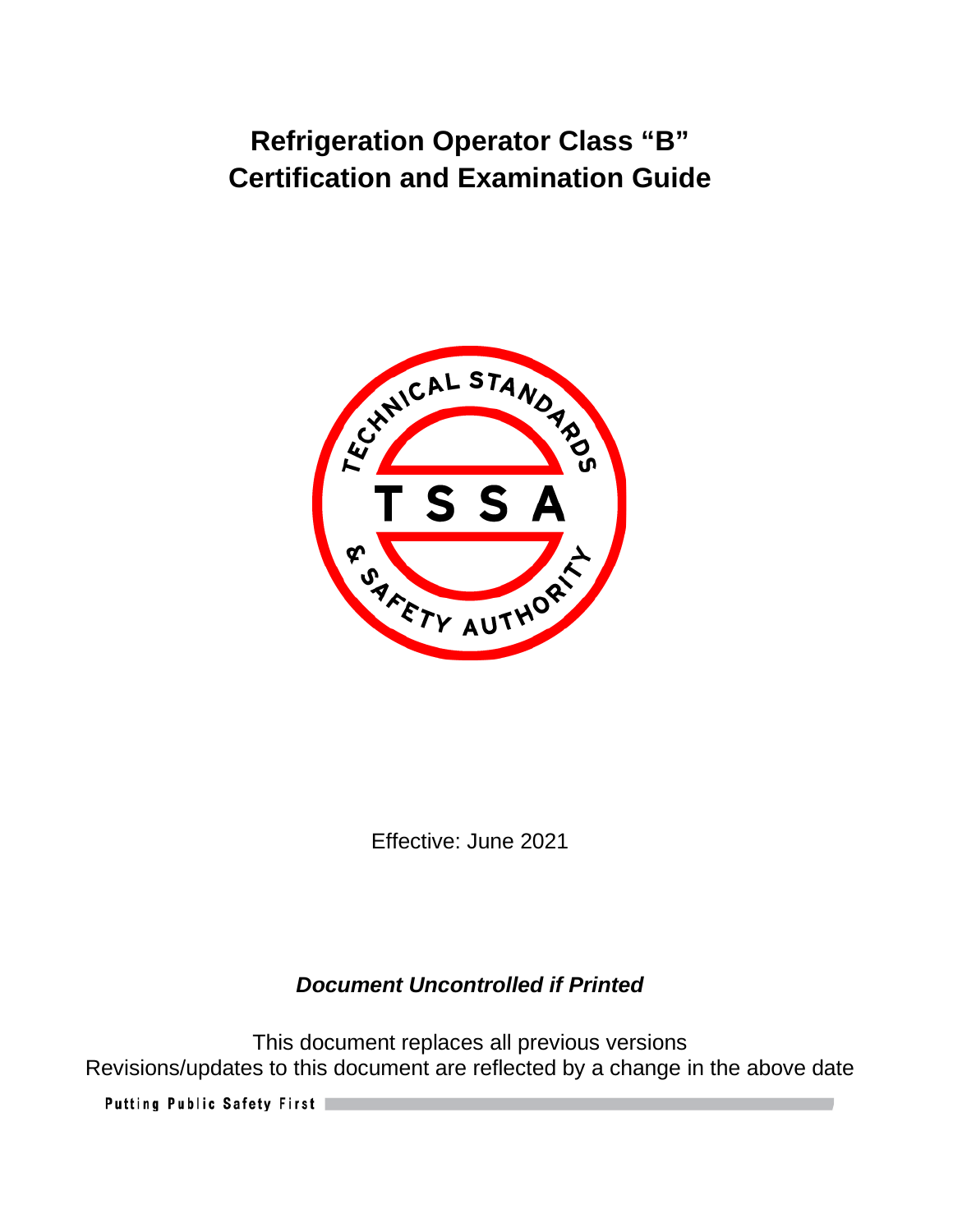

# **Syllabus**

The topics that follow are intended to be a study guide, and in no way implies that additional knowledge obtained from experience is not needed to successfully challenge the Refrigeration Operator "B" Examination*.*

### **1. ACT, REGULATIONS AND CODES:**

The candidate is expected to be able to locate information relating to the staffing, operation, maintenance, inspection, and testing of the compressor plant and its equipment resourcing the:

- *1.1 Technical Standards & Safety Act, 2000*
- *1.2 Operating Engineers Regulation and Directors Orders*
- *1.3 Boilers and Pressure Vessels Regulation*
- *1.4 CSA B52: Mechanical Refrigeration Code*
- *1.5 SA Z94.4 Selection, Care and use of Respirators*
- *1.6 CEPA E2 Environmental Emergency Regulations*

### **2. SAFETY:**

The candidate is expected to be able to fully explain the dangers associated with the operation of a refrigeration plant and state the precautions to be taken to minimize or prevent such dangers.

- 2.1 gas detection and monitoring
- 2.2 gas exposure limits
- 2.3 personal protective equipment
- 2.4 basic WHIMIS
- 2.5 isolation (electrical & mechanical), confined space and fall protection
- 2.6 basic first aid and CPR
- 2.7 plant fire protection

#### **3. ADMINISTRATION:**

- 3.1 mechanical drawing
- 3.2 maintenance planning
- 3.3 materials and welding
- 3.4 basic communication

#### **4. FUNDAMENTALS:**

The candidate must demonstrate an understanding of refrigeration fundamentals, including:

- 4.1 identifying basic thermodynamic principles
- 4.2 a basic understanding of gas behaviour
- 4.3 differentiating between CFC's, HCFC's and HFC refrigerants
- 4.4 an awareness of the environmental impact that each type of refrigerant can pose
- 4.5 a thorough understanding of the purpose of the components of a vapour compression refrigeration cycle
- 4.6 a thorough understanding of the compression refrigeration cycle, including the function of the:
	- 4.6.1 -compressor
		- -condenser

-metering device

- -evaporator
- 4.7 the basic operating principle of an absorption refrigeration system

Date Effective: June 2021 Page 2 of 7

Putting Public Safety First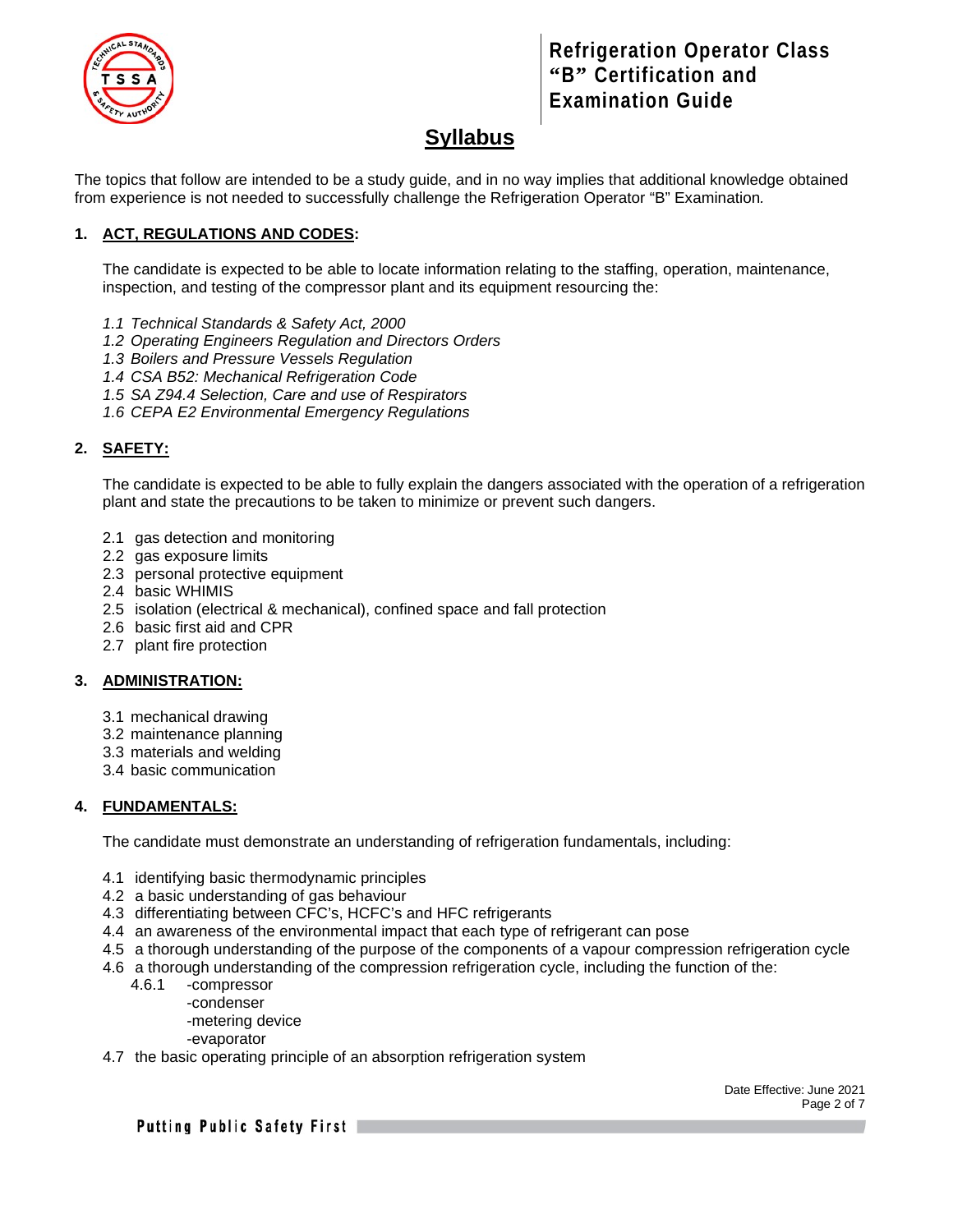

- 4.8 direct and indirect refrigeration systems
- 4.9 the use of secondary refrigerants, the mediums used and the applications of such coolants as used in the commercial and industrial sector
- 4.10 the essential qualities of a good refrigerant such as the main properties of:
	- 4.10.1 -R-134A
		- -R-22
			- -R-717
- 4.11 types of refrigeration systems and their associated equipment
	- 4.11.1 -direct expansion
		- -flooded
			- -liquid overfeed
			- -low pressure receivers
			- -liquid recirculation pumps
- 4.12 lubrication principles

### **5. PUMPS & COMPRESSORS:**

The candidate must demonstrate an understanding of compressors, including the:

- 5.1 main types of refrigeration compressors and have a basic understanding of each type, including packaged types
- 5.2 application and the types of "booster" compressors used within a two-stage or compound refrigeration system
- 5.3 main types of prime movers used to drive refrigeration compressors
- 5.4 difference between hermetic, semi-hermetic and open –type compressors
- 5.5 methods used to prevent leakage of refrigerant at the compressor shaft and of preventing liquid refrigerant from entering the compressor
- 5.6 different methods employed to control the "capacity" of the various types of refrigeration compressors, including start-stop, slide valves (variable clearance volume), variable frequency drives, etc.
- 5.7 two-stage centrifugal chillers
- 5.8 compressor cooling
- 5.9 main types of refrigeration pumps and a basic understanding of each type and principles

#### **6. CONTROLS AND INSTRUMENTATION**

Candidates must demonstrate an understanding of the controls and accessories, including:

- 6.1 basic computer control and instrumentation
- 6.2 six commonly used types of refrigerant flow metering devices used to control the flow of refrigerants
- 6.3 the operation of a thermostatic expansion valve
- 6.4 the function, principle of operation and the location(s) of the following controllers:
	- 6.4.1 -temperature and/or pressure actuated
		- -humidity actuated
			- -evaporator pressure regulator
		- -condenser cooling water regulating valve
- 6.5 the safety controls used in a refrigeration system, and the operation of each type, such as:
- 6.5.1 -high pressure cut-out
	- -low pressure cut-out
	- -oil failure protection
	- -high discharge cut-outs
	- -high oil temperature cut-out
	- -motor overload devices
- 6.6 the function and location of the following components in a system:

Date Effective: June 2021 Page 3 of 7

Putting Public Safety First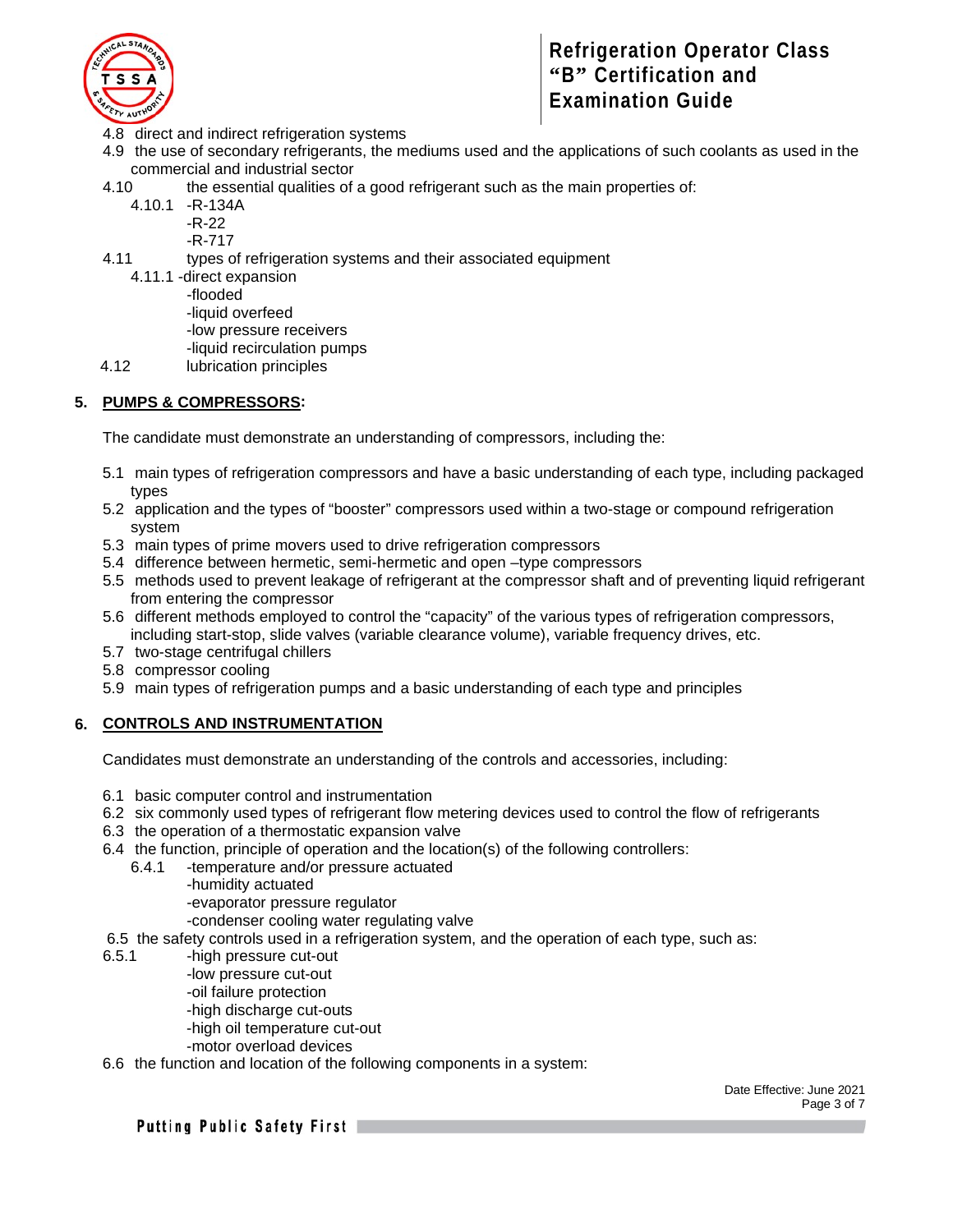

- 6.6.1 -oil separators in reciprocating compressors -oil separators in screw compressors -suction strainers and scale traps -filter- driers -moisture indicators -crankcase heaters in reciprocating compressors and oil heaters in screw compressors -oil stills -purge and charging valves -pressure relief devices
- 6.7 the type of piping/tubing allowed for the different types of refrigerants
- 6.8 the use of receivers in a refrigeration system, their location, and the Code required safety fittings attached, including:
	- 6.8.1 –high pressure receivers
		- -low pressure receivers
			- -intermediate or controlled pressure receivers
- 6.9 the methods employed to control humidity

#### **7. CONDENSERS AND COOLING TOWERS**

Candidates must demonstrate an understanding of condensers and cooling towers, including the:

- 7.1 different types of air-cooled and water-cooled condensers
- 7.2 evaporative type condenser and the effects of humidity on this type of condenser's operation
- 7.3 main factors on which the rate of heat transfer is dependent on in a cooling tower
- 7.4 evaporative cooling effect and its consequences
- 7.5 need for water treatment and the water tests required
- 7.6 ability to recognize bacteria concerns associated with water sumps and what can be done to prevent associated risks

#### **8. EVAPORATORS AND COOLING COILS**

Candidates must demonstrate an understanding of evaporators and cooling coils, including the:

- 8.1 construction and application for each of the following:
	- 8.1.1 -bare tube construction
		- -fin and tube construction
		- -plate type construction
- 8.2 chillers, including:
	- 8.2.1 –shell & tube construction
		- -plate and frame construction
- 8.3 differences between a "dry expansion" (also called "direct expansion") and a "flooded expansion" and "liquid overfeed" evaporators
- 8.4 thermal storage systems

#### **9. OPERATION AND MAINTENANCE**

Candidates must demonstrate an understanding of operation and maintenance, including:

- 9.1 the refrigeration leak tests used
- 9.2 how you would start-up and shut down a single-stage refrigeration compressor
- 9.3 how air is removed from an operating system, including both manual and automatic purging
- 9.4 how to add oil to a running compressor and an understanding of basic refrigerant charging
- 9.5 some common reasons for the following conditions:

Date Effective: June 2021 Page 4 of 7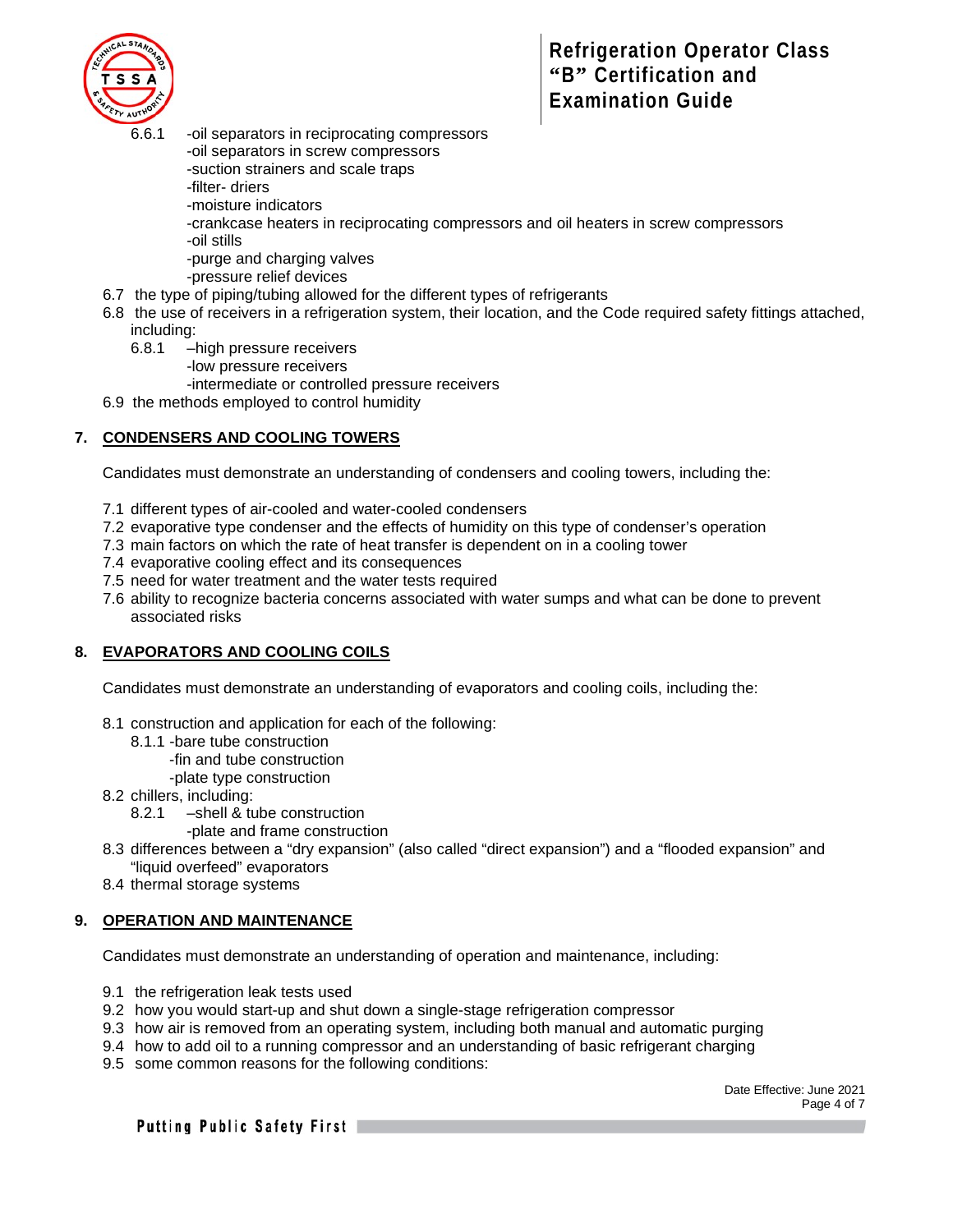

- 9.5.1 -failure of a compressor to start
	- -causes for compressor short cycling

-causes of continuous operation of the compressor under light loads or while system cooling is not required

-discharge pressure too high or too low

- -suction pressure too high or too low
- 9.6 the maintenance requirements for compressors, system pumps, valves, metering devices, evaporators and condensers to ensure safe and continuous operation
- 9.7 the precautions to be taken when draining oil separators to prevent unsafe conditions
- 9.8 the methods used to defrost evaporators with the emphasis on industrial/commercial
- refrigeration defrost methods
- 9.9 what crystallization is with respect to absorption refrigeration systems
- 9.10 oil removal from refrigeration systems
- 9.11 pumping down systems
- 9.12 equipment isolation
- 9.13 low temperature receivers
- 9.14 low temperature liquid recirculation (liquid overfeed)
- 9.15 chemical treatment for condensers and cooling towers

### **10. ELECTRICAL**

Candidates must demonstrate a basic understanding of electricity and calculations:

- 10.1 the use and function of the following electrical components: circuit breakers, relays, rheostats, fuses, electrical switches and safety cut-outs<br>10.2 the dangers and maintenance requirements of a
- the dangers and maintenance requirements of electric motors
- 10.3 the basic differences with motor starters and the application of different types

### **11. AIR CONDITIONING**

Candidates must demonstrate an understanding of air conditioning, including:

- 11.1 the psychrometrics of air and the air conditioning factors that affect comfort
- 11.2 the ability to analyze/demonstrate on a psychrometric chart the behaviour of air when subjected to cooling, humidification and dehumidification
- 11.3 the different categories of air conditioning systems
- 11.4 how Legionnaires Disease can be drawn into ventilation systems and being able to recognize the effects of the disease

### **12. MATHEMATICS AND SCIENCE**

- 12.1 elementary mathematics
- 12.2 elementary mechanics and dynamics
- 12.3 elementary thermodynamics

### **CALCULATIONS:**

The candidate should be able to perform basic refrigeration calculations to solve for compression capacity, ratio, cylinder volume, volumetric efficiency, system tonnage and calculations based on CSA B-52 Mechanical Refrigeration Code. *Calculation questions will be stated so that they can be performed either in S.I. or in Imperial.*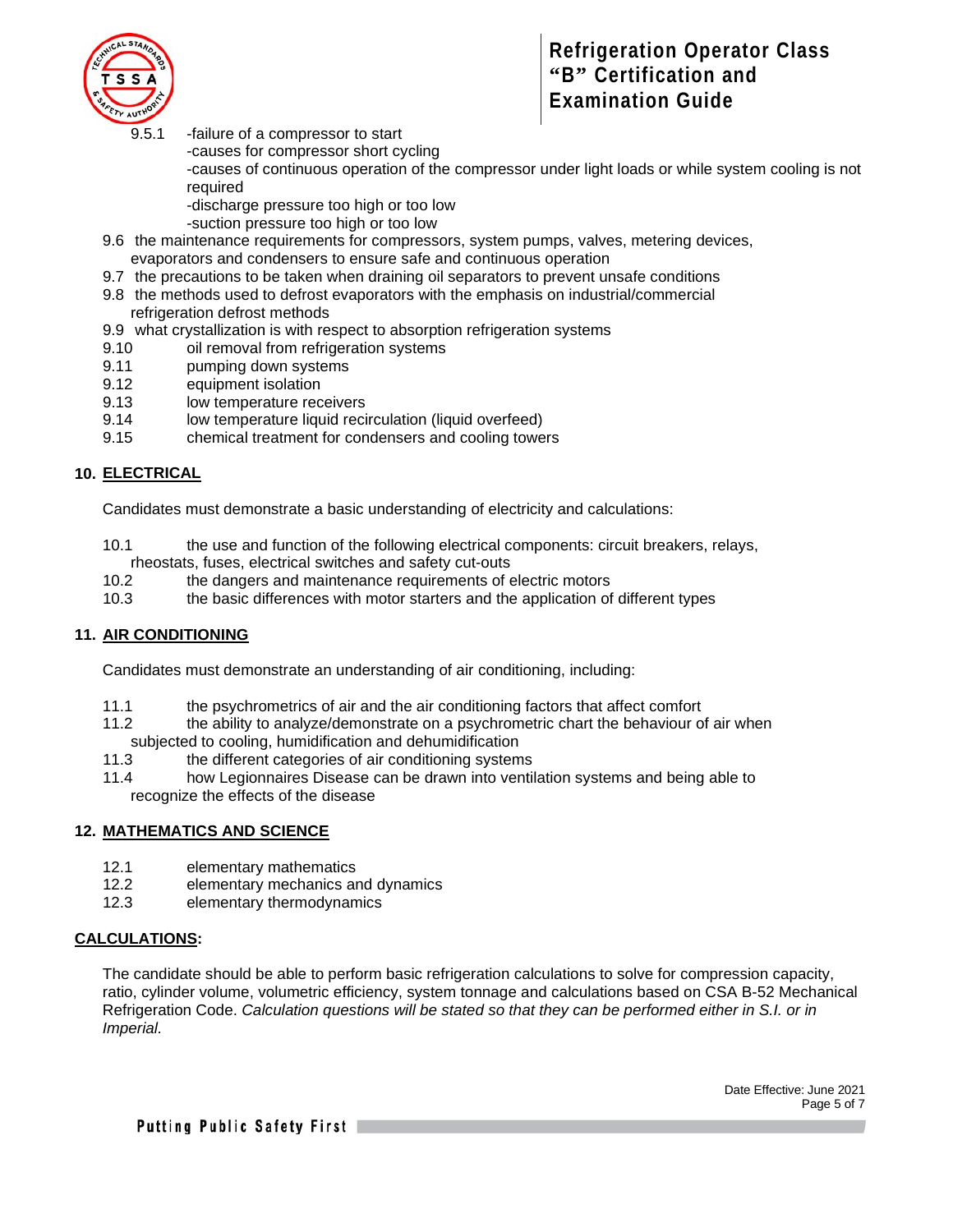

# **Certification Information**

### **Qualifying Experience Time:**

Qualifying experience time served shall be in a plant that is attended by an Operating Engineer or an unattended plant supervised by an Operating Engineer/Operator. Please refer to Table 8 of the Operating Engineers Regulation for plant rating/capacity, Table 8 in the Director's Order, or the Alternate Table 8 in the Minister's Order.

- The practical operating training requirement for refrigeration operator B certification is **1,440 hours** as a trainee in a Class A refrigeration plant Class B refrigeration plant.
- The practical operating time requirement for certification is **1,280 hours** for candidates who have successfully completed a full-time TSSA "approved-for-time-reduction" refrigeration B program.

#### **Qualifying Experience attained in a Canadian Jurisdiction outside Ontario**

Qualifying experience time toward Operating/Power Engineering attained in a Canadian jurisdiction outside Ontario must be attained in the operation and management of refrigeration compressors at least of the type and capacities indicated on Table 6 of the Operating Engineers Regulation, Ontario Regulation 219/01 and the Directors Orders. The following information must be demonstrated to TSSA in a request for certification:

• A letter addressed to the candidate, on company letterhead and signed by the Chief Operating/Power Engineer, indicating the number of refrigeration compressors trained on, the refrigeration compressor types, refrigeration compressor manufacturer, refrigeration compressor pressure, capacities in Kilowatts and when the experience was gained (dates). The Chief Operating/Power Engineer must indicate their certificate number and classification, as well as their formal position and contact information (i.e. telephone number, email address, etc.).

# **Examination Information**

There is one examination that must be written that is 3 ½ hours in duration.

• The examination will consist of 150 multiple choice questions.

The minimum passing mark for each examination is 65%, rewrites are allowed after 60 days.

Note: effective June 14, 2021, Operating Engineers/Operators will have the option to pursue exams and meet the experience requirements concurrently or at their own pace.

When answering examination questions on the scantron sheet provided, the candidate must use a pencil and shade in the "bubble" completely. Should candidates not complete the scantron application correctly, they will be advised that there could be a delay in processing or a grade of zero (0) assigned to them.

Examinations may be written at either a Ministry of Labour, Training and Skills Development exam centre or at a TSSA approved examination centre. To locate nearest centre, refer to "Register for an Exam" listing at [www.tssa.org.](http://www.tssa.org/)

Examination security will be strictly enforced. The examination administrator or invigilator reserves the right to revoke an examination at any time if the examination candidate is found to be in violation of the TSSA examination or Ministry of Training, Colleges and Universities procedures. The examination candidate will be subject to further investigation, which may result in the revocation of an authorization or restrictions may be applied to all future examinations.

**Important: Candidates for any class of certification as an Operating Engineer or Operator who have passed the required examinations, or any parts thereof, MUST obtain their certificate of qualification within five (5) years of such passing or re-writing of the examination will be required.**